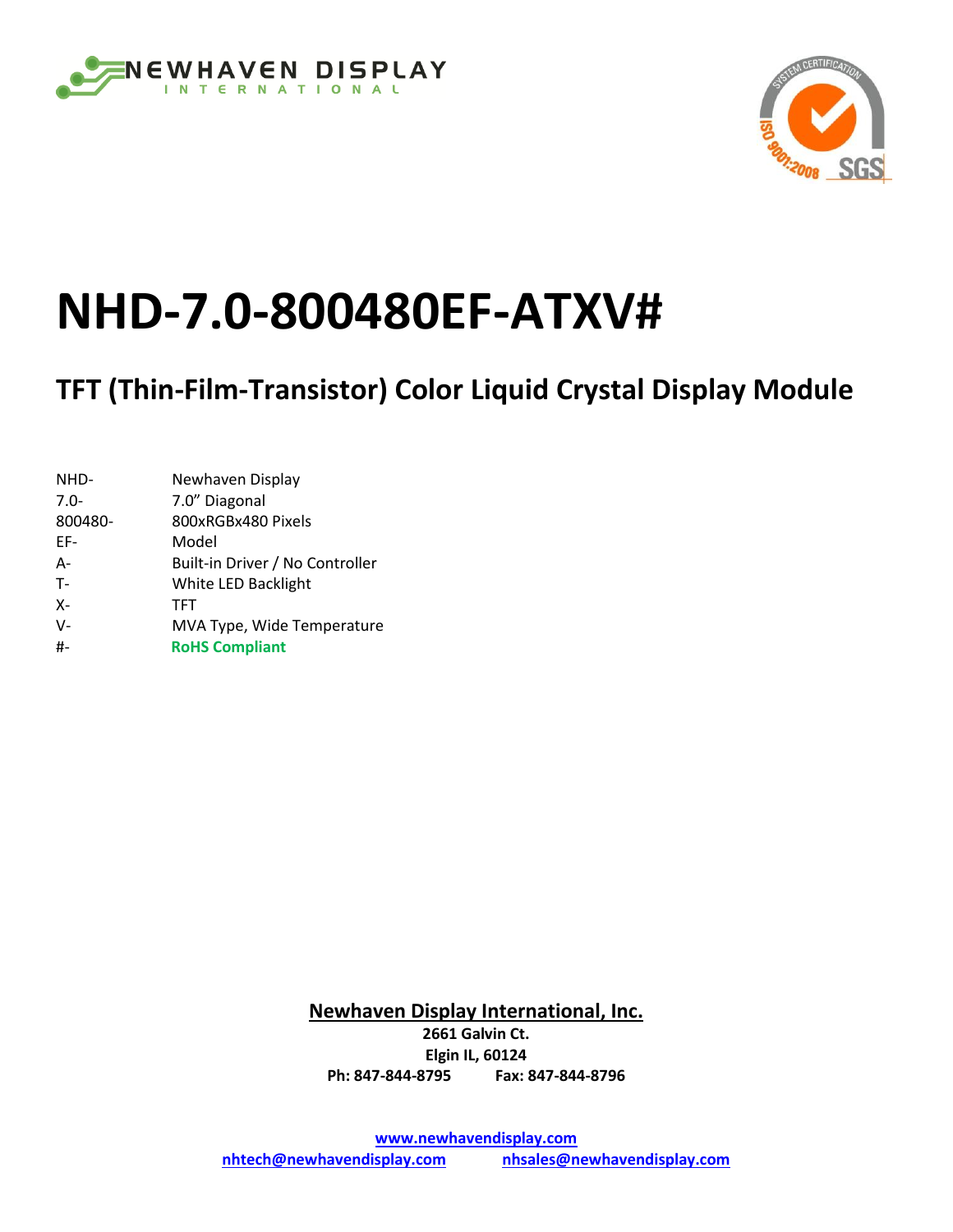### **Document Revision History**

| <b>Revision</b> | <b>Date</b> | <b>Description</b>                       | <b>Changed by</b> |
|-----------------|-------------|------------------------------------------|-------------------|
|                 | 8/29/2013   | <b>Initial Release</b>                   | ML                |
|                 | 4/6/2015    | <b>Mechanical drawing updated</b>        | АΚ                |
|                 | 7/10/2015   | <b>Backlight characteristics updated</b> | АΚ                |

### **Functions and Features**

- **800xRGBx480 resolution**
- **LED backlight**
- **24-bit digital RGB interface**
- **16.7M colors**
- **High-brightness**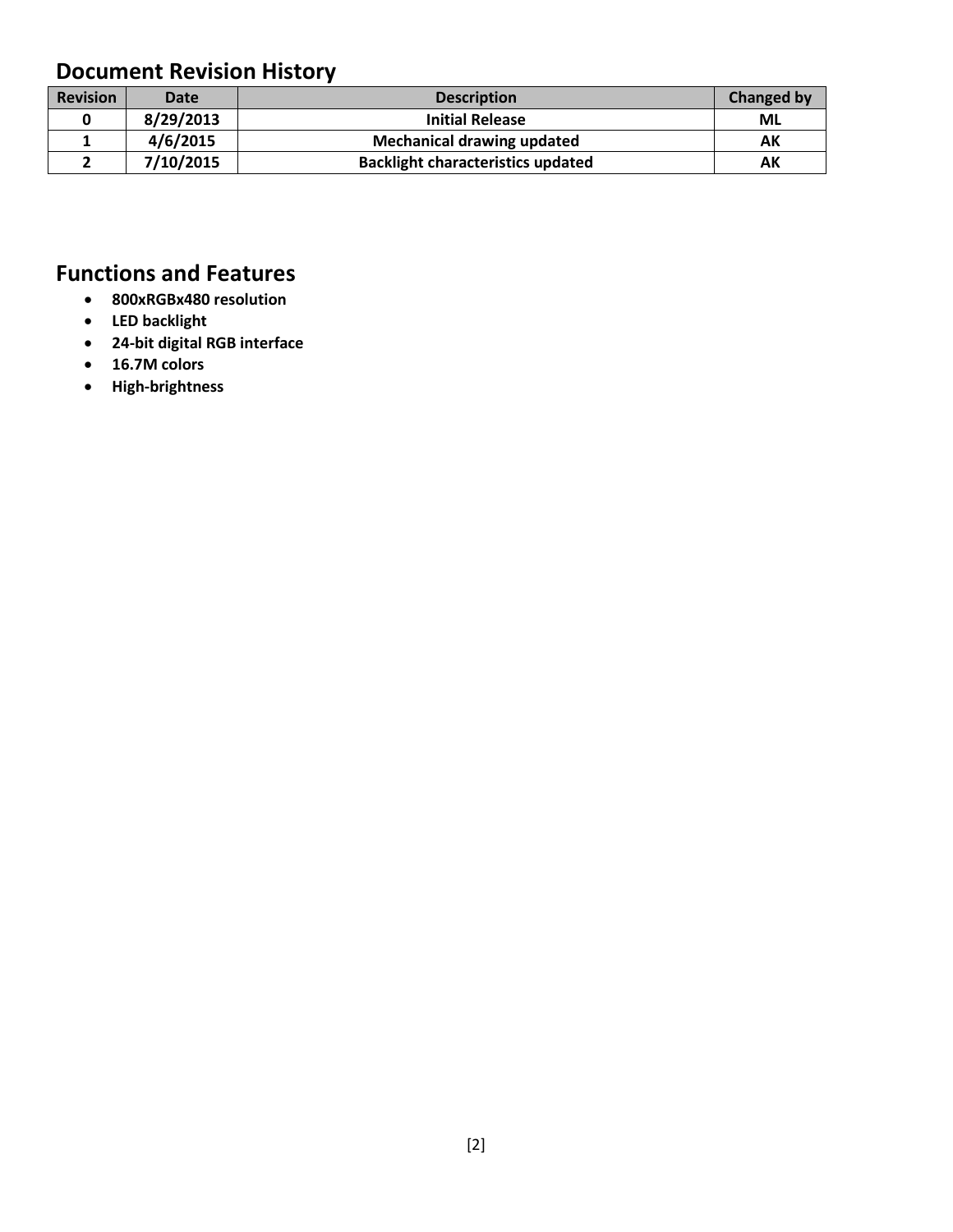#### **Mechanical Drawing**



The drawing contained herein is the exclusive property of Newhaven Display International, Inc. and shall not be copied, reproduced, and/or disclosed in any format without permission.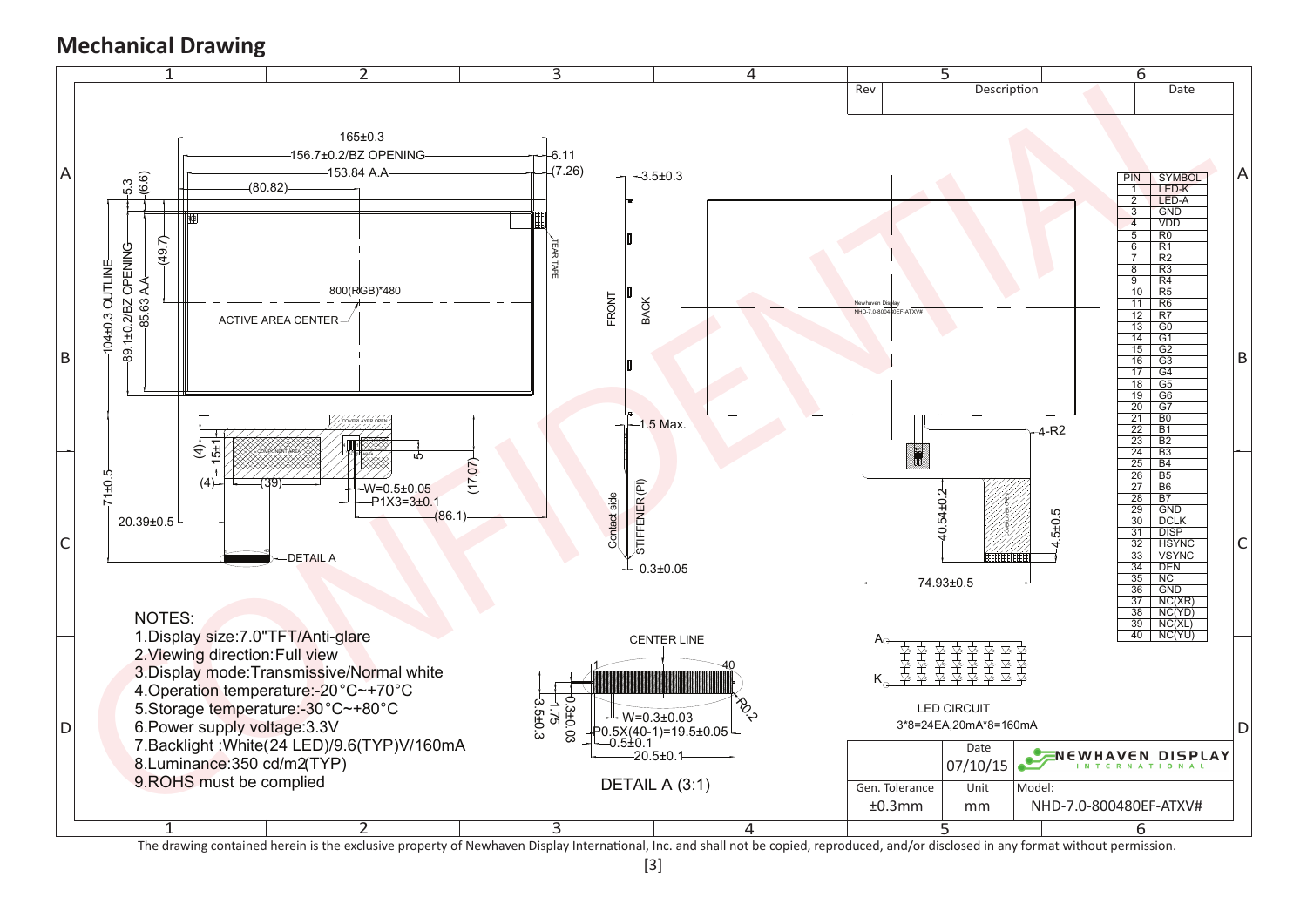### **Pin Description**

| Pin No.  | Symbol       | <b>Connection</b> | <b>Function Description</b>                |
|----------|--------------|-------------------|--------------------------------------------|
|          | LED-K        | Power Supply      | <b>Backlight Cathode (Ground)</b>          |
| 2        | LED-A        | Power Supply      | Backlight Anode (160mA @ 9.6V)             |
| 3        | <b>GND</b>   | Power Supply      | Ground                                     |
| 4        | <b>VDD</b>   | Power Supply      | Supply Voltage for LCD and logic(+3.3V)    |
| $5 - 12$ | [RO-R7]      | <b>MPU</b>        | Red Data signals                           |
| 13-20    | [G0-G7]      | <b>MPU</b>        | Green Data signals                         |
| 21-28    | $[BO-B7]$    | <b>MPU</b>        | <b>Blue Data signals</b>                   |
| 29       | <b>GND</b>   | Power Supply      | Ground                                     |
| 30       | <b>CLKIN</b> | <b>MPU</b>        | Clock signal for input data                |
| 31       | <b>DISP</b>  | <b>MPU</b>        | Display ON/OFF signal. DISP=1 : Display ON |
| 32       | <b>HSD</b>   | <b>MPU</b>        | Line synchronization signal                |
| 33       | <b>VSD</b>   | <b>MPU</b>        | Frame synchronization signal               |
| 34       | <b>DEN</b>   | <b>MPU</b>        | Data Enable signal                         |
| 35       | NC.          |                   | No Connect                                 |
| 36       | <b>GND</b>   | Power Supply      | Ground                                     |
| 37       | NC(XR)       |                   | No Connect                                 |
| 38       | NC(YD)       |                   | No Connect                                 |
| 39       | NC(XL)       |                   | No Connect                                 |
| 40       | NC(YU)       |                   | No Connect                                 |

**Recommended LCD connector:** 40pin 0.5mm pitch FFC. Molex P/N: 54104-4031 (top contact)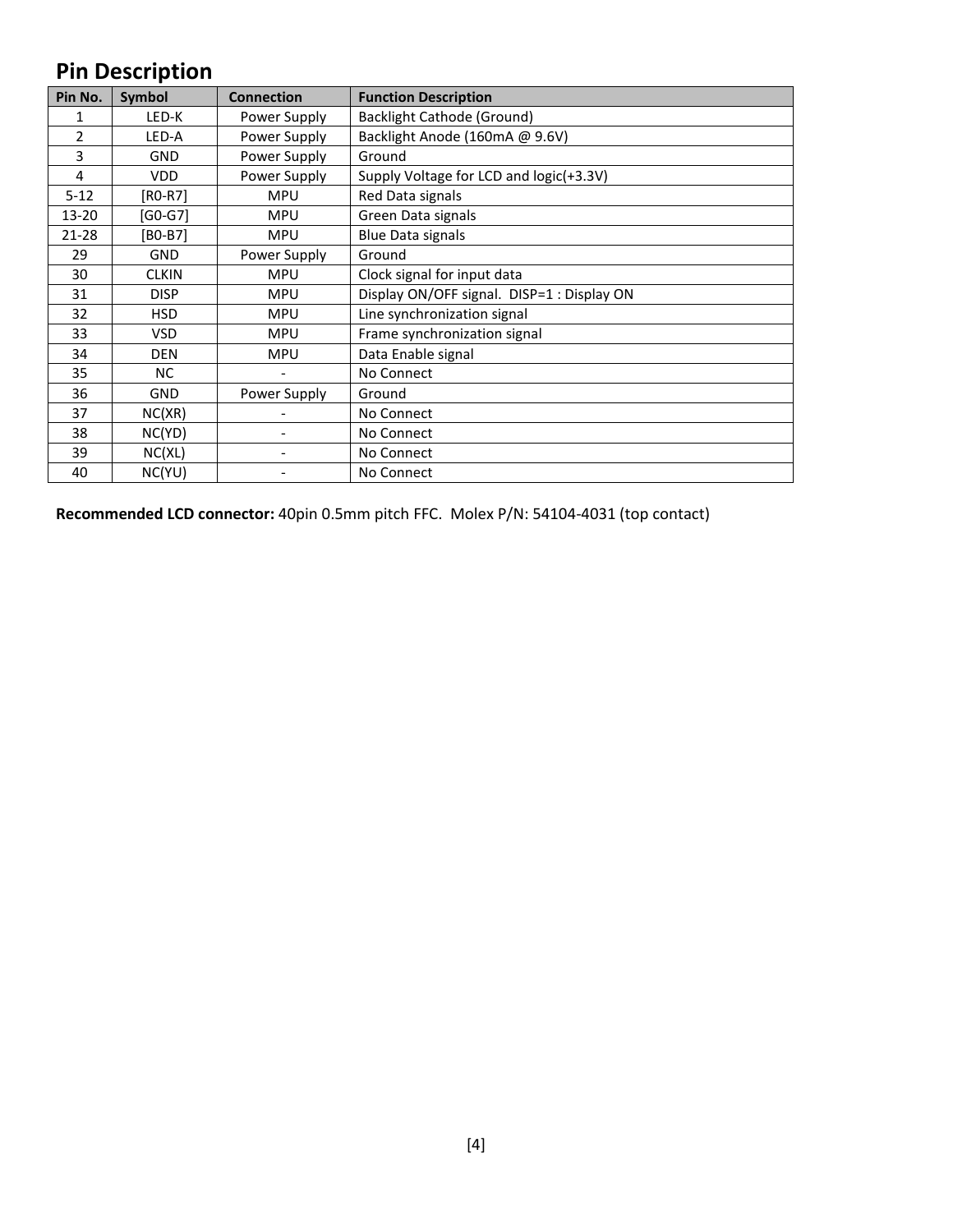#### **Electrical Characteristics**

| <b>Item</b>                        | Symbol      | <b>Condition</b>        | Min.      | Typ. | Max.       | Unit |
|------------------------------------|-------------|-------------------------|-----------|------|------------|------|
| <b>Operating Temperature Range</b> | Top         | Absolute Max            | $-20$     |      | $+70$      | °C   |
| <b>Storage Temperature Range</b>   | Tst         | Absolute Max            | $-30$     |      | $+80$      | °C   |
| Supply Voltage                     | <b>VDD</b>  |                         | 3.0       | 3.3  | 3.6        | v    |
| <b>Supply Current</b>              | <b>IDD</b>  | VDD=3.3V $25^{\circ}$ C | 60        | 85   | 120        | mA   |
| "H" Level Input                    | <b>VIH</b>  |                         | $0.7*VDD$ |      | <b>VDD</b> | v    |
| "L" Level Input                    | VIL         |                         | GND       |      | $0.3*VDD$  | v    |
| "H" Level Output                   | <b>VOH</b>  |                         | $VDD-0.4$ |      |            | v    |
| "L" Level Output                   | <b>VOL</b>  |                         |           | -    | $GND+0.4$  | v    |
|                                    |             |                         |           |      |            |      |
| <b>Backlight Supply Voltage</b>    | <b>VLED</b> |                         | 8.7       | 9.6  | 9.9        | v    |
| <b>Backlight Supply Current</b>    | <b>ILED</b> | VLED=9.6V               |           | 160  |            | mA   |

### **Optical Characteristics**

| <b>Item</b>            | Symbol | <b>Condition</b> | Min. | Typ. | Max. | <b>Unit</b> |
|------------------------|--------|------------------|------|------|------|-------------|
| Viewing Angle - Top    |        |                  |      | 75   |      | O           |
| Viewing Angle - Bottom |        | $Cr \ge 10$      |      | 75   |      | ο           |
| Viewing Angle - Left   |        |                  |      | 75   |      | $\Omega$    |
| Viewing Angle - Right  |        |                  |      | 75   |      | O           |
| <b>Contrast Ratio</b>  | Cr     |                  |      | 400  |      |             |
| Luminance              | Lv     |                  | 280  | 350  |      | cd/m        |
| Response Time (rise)   | Tr     |                  |      | 25   | 35   | ms          |
| Response Time (fall)   | тf     |                  |      | 25   | 35   | ms          |

#### **Driver Information**

Built-in HX8264-D02 Source Driver: [http://www.newhavendisplay.com/app\\_notes/HX8264-D02.pdf](http://www.newhavendisplay.com/app_notes/HX8264-D02.pdf) Built-in HX8664-B Gate Driver: [http://www.newhavendisplay.com/app\\_notes/HX8664-B.pdf](http://www.newhavendisplay.com/app_notes/HX8664-B.pdf)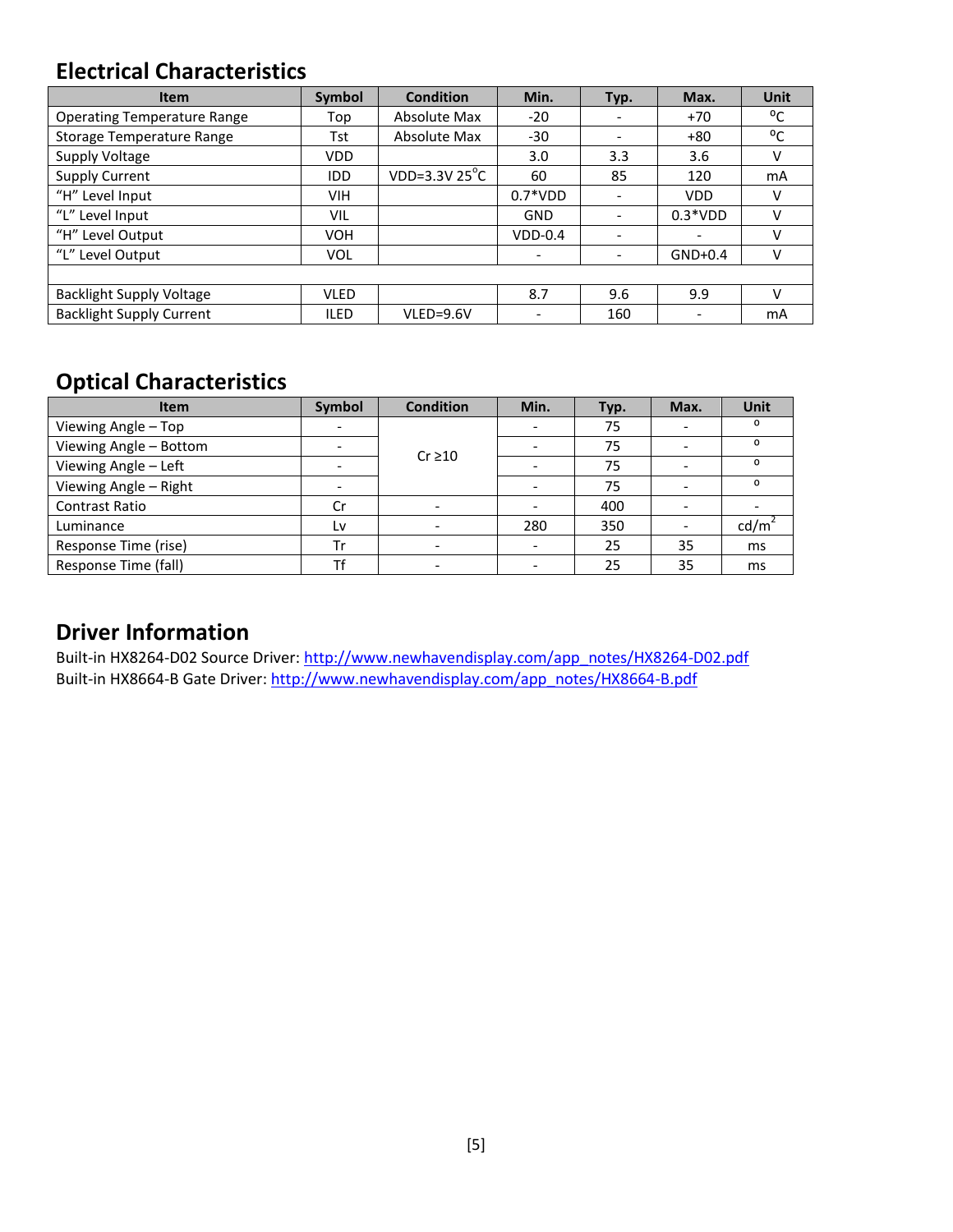### **Timing Characteristics**

| <b>Parameter</b>              | <b>Symbol</b>               |      | <b>Unit</b> |      |    |
|-------------------------------|-----------------------------|------|-------------|------|----|
|                               |                             | Min. | Typ.        | Max. |    |
| <b>HS</b> setup time          | $\mathsf{T}_{\mathsf{hst}}$ | 8    |             |      | ns |
| <b>HS hold time</b>           | $\mathsf{T}_{\mathsf{hhd}}$ | 8    |             |      | ns |
| VS setup time                 | $\mathsf{T}_{\mathsf{vst}}$ | 8    |             |      | ns |
| VS hold time                  | $\mathsf{T}_{\mathsf{vhd}}$ | 8    |             |      | ns |
| Data setup time               | $\mathsf{T}_{\mathsf{dsu}}$ | 8    |             |      | ns |
| Data hold time                | $\mathsf{T}_{\mathsf{dhd}}$ | 8    |             |      | ns |
| DE setup time                 | $\mathsf{T_{esu}}$          | 8    |             |      | ns |
| <b>DE</b> hold time           | $\mathsf{T}_{\mathsf{ehd}}$ | 8    |             |      | ns |
| <b>VDD Power On Slew rate</b> | $\mathsf{T}_{\mathsf{POR}}$ |      |             | 20   | ms |
| <b>RSTB</b> pulse width       | ${\mathsf T}_{\sf Rst}$     | 10   |             |      | us |
| <b>CLKIN</b> cycle time       | $\mathsf{T_{\textrm{cph}}}$ | 20   |             |      | ns |
| <b>CLKIN</b> pulse duty       | $\mathsf{T}_{\mathsf{cwh}}$ | 40   | 50          | 60   | %  |
| Output stable time            | $\mathsf{T}_{\mathsf{sst}}$ |      |             | 6    | us |

#### **Horizontal Timing**

| <b>Parameter</b>               | <b>Symbol</b> |      | <b>Unit</b> |      |             |
|--------------------------------|---------------|------|-------------|------|-------------|
|                                |               | Min. | Typ.        | Max. |             |
| <b>Horizontal Display Area</b> | thd           |      | 800         |      | <b>DCLK</b> |
| <b>DCLK</b> frequency          | fclk          |      | 30          | 50   | MHz         |
| <b>One Horizontal Line</b>     | th            | 889  | 928         | 1143 | <b>DCLK</b> |
| <b>HS pulse width</b>          | thpw          |      | 48          | 255  | <b>DCLK</b> |
| HS Back Porch (Blanking)       | thb           |      | 88          |      | <b>DCLK</b> |
| <b>HS Front Porch</b>          | thfp          |      | 40          | 255  | <b>DCLK</b> |
| <b>DE mode Blanking</b>        | th-thd        | 85   | 128         | 512  | <b>DCLK</b> |

#### **Vertical Timing**

| <b>Parameter</b>             | <b>Symbol</b> |                  | <b>Unit</b> |      |    |
|------------------------------|---------------|------------------|-------------|------|----|
|                              |               | Min.             | Typ.        | Max. |    |
| <b>Vertical Display Area</b> | tvd           |                  | 480         |      | Τн |
| VS period time               | tv            | 513 <sup>′</sup> | 525         | 767  | Гн |
| VS pulse width               | tvpw          |                  |             | 255  | Γн |
| VS Back Porch (Blanking)     | tvb           |                  | 32          |      | ١н |
| <b>VS Front Porch</b>        | tvfp          |                  | 13          | 255  | Гн |
| <b>DE mode Blanking</b>      | tv-tvd        |                  | 45          | 255  | Чн |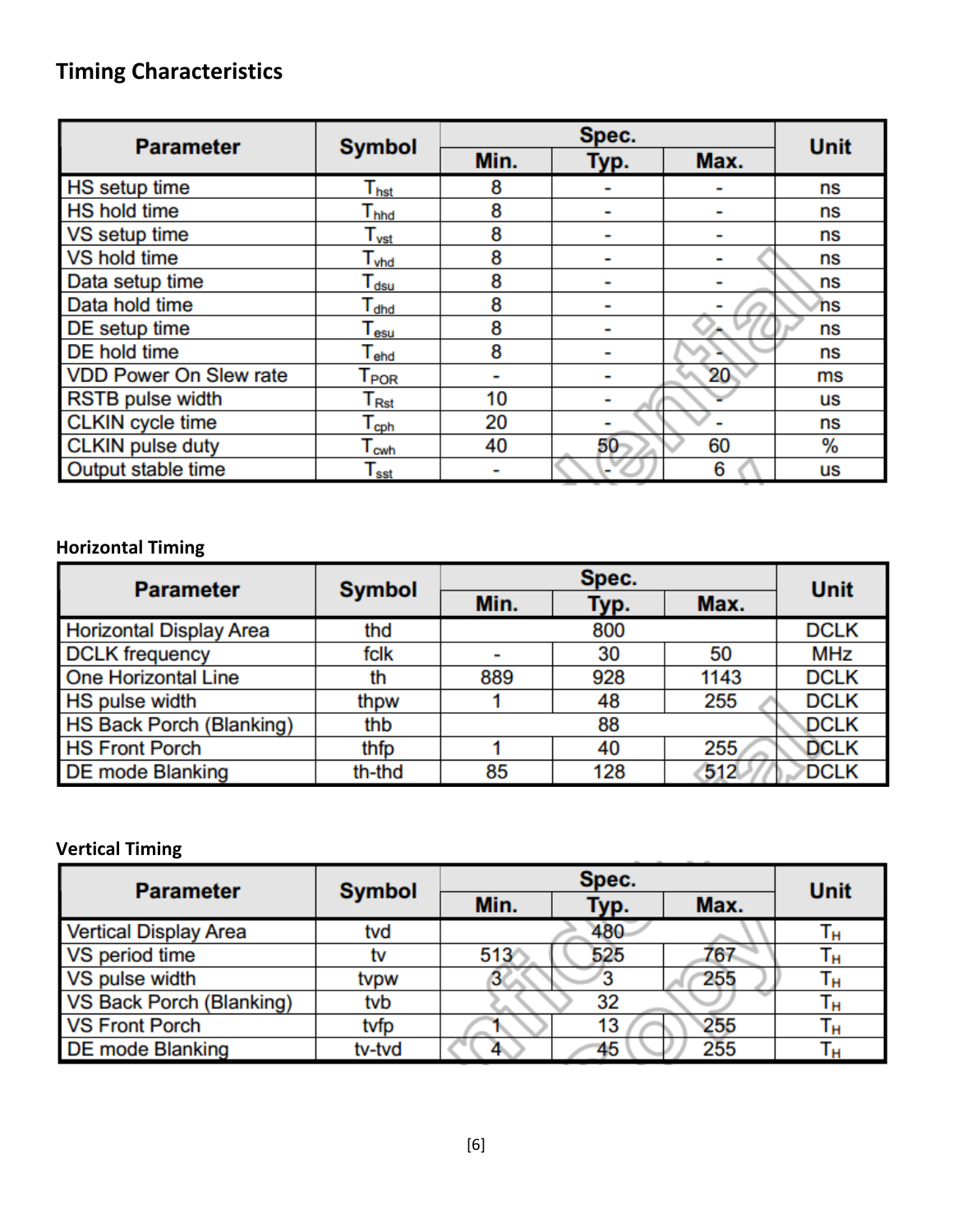#### **Horizontal Timing**



#### **Vertical Timing**

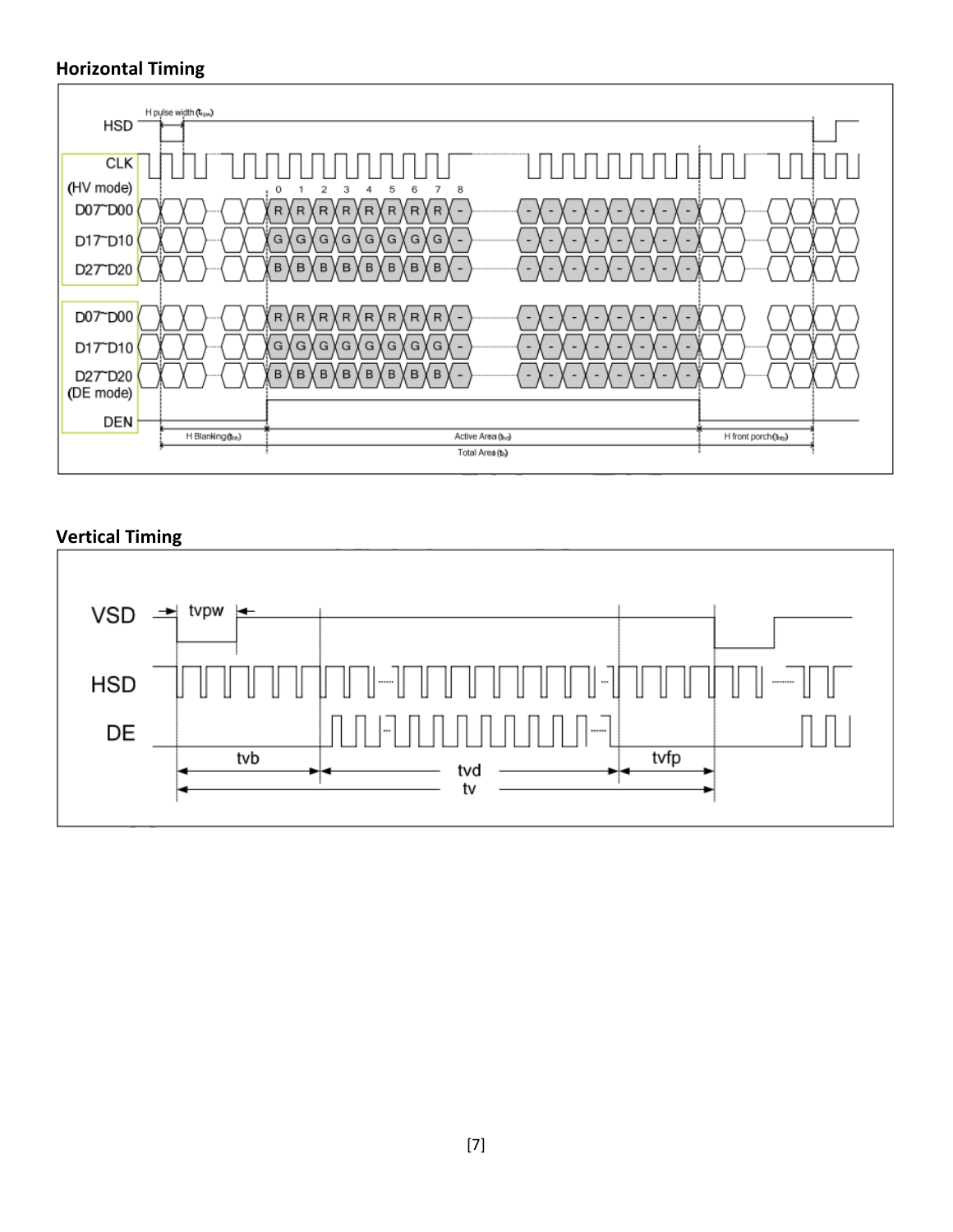#### **Parallel 24-bit RGB mode**

| <b>Parameter</b>               | <b>Symbol</b> | Min. | Typ. | Max. | <b>Unit</b>  | <b>Conditions</b> |
|--------------------------------|---------------|------|------|------|--------------|-------------------|
| <b>CLKIN Frequency</b>         | Fclk          |      | 40   | 50   | <b>MHz</b>   | VDD=3.0V~3.6V     |
| <b>CLKIN Cycle Time</b>        | Tclk          | 20   | 25   |      | ns           |                   |
| <b>CLKIN Pulse Duty</b>        | Tcwh          | 40   | 50   | 60   | %            | Tclk              |
| Time from HSD to Source Output | Thso          |      | 64   |      | <b>CLKIN</b> |                   |
| Time from HSD to LD            | Thid          |      | 64   |      | <b>CLKIN</b> |                   |
| Time from HSD to STV           | Thstv         |      | 2    |      | <b>CLKIN</b> |                   |
| Time from HSD to CKV           | Thckv         |      | 20   |      | <b>CLKIN</b> |                   |
| Time from HSD to OEV           | Thoev         |      |      |      | <b>CLKIN</b> |                   |
| <b>LD Pulse Width</b>          | Twld          |      | 10   |      | <b>CLKIN</b> |                   |
| <b>CKV Pulse Width</b>         | Twckv         |      | 66   |      | <b>CLKIN</b> |                   |
| <b>OEV Pulse Width</b>         | Twoev         |      | 74   |      | <b>CLKIN</b> |                   |

### **Input Clock and Data Timing**



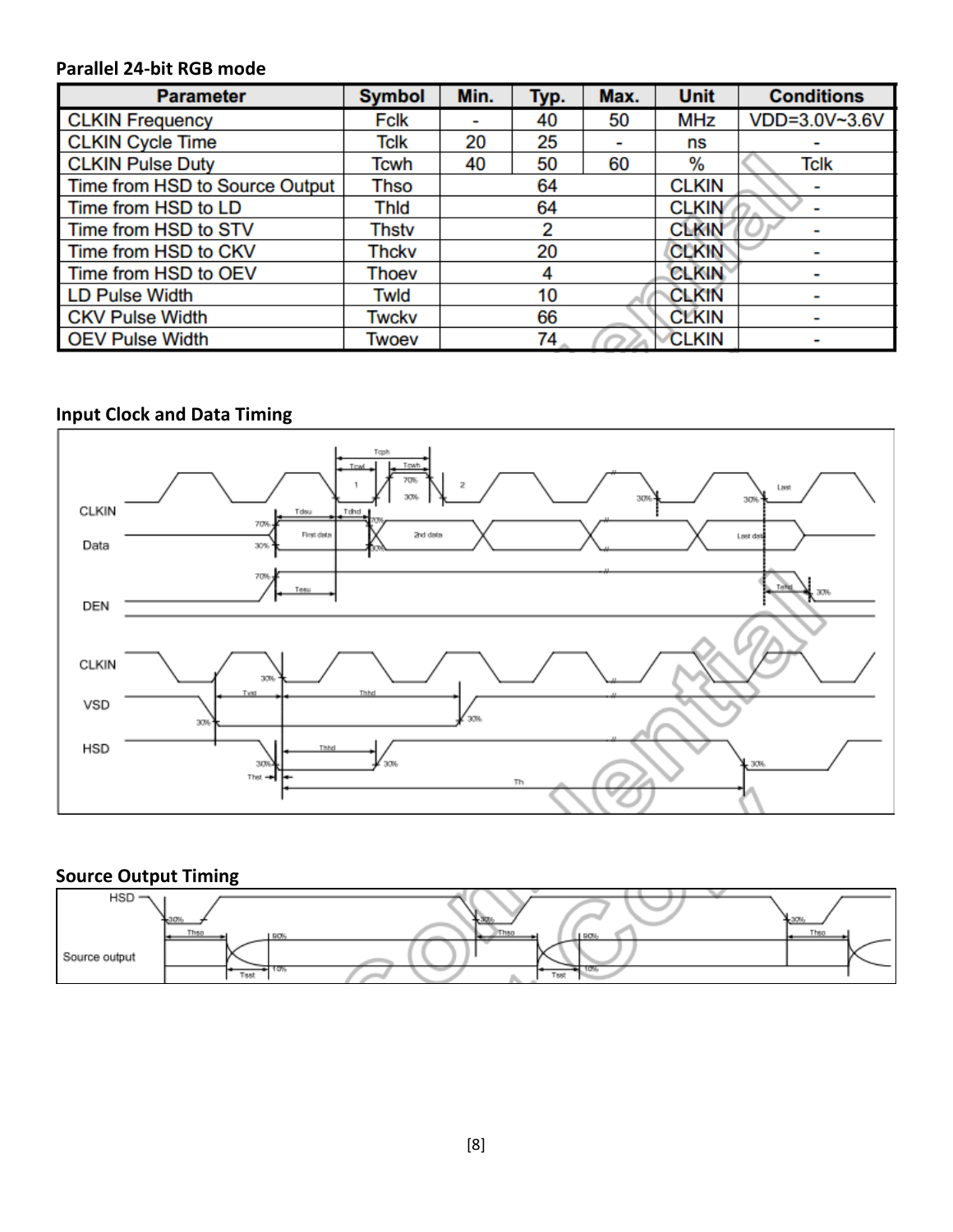#### **Vertical Timing HV (Cascade)**



#### **Vertical Timing DE (Cascade)**



#### **Gate Output Timing (Cascade)**

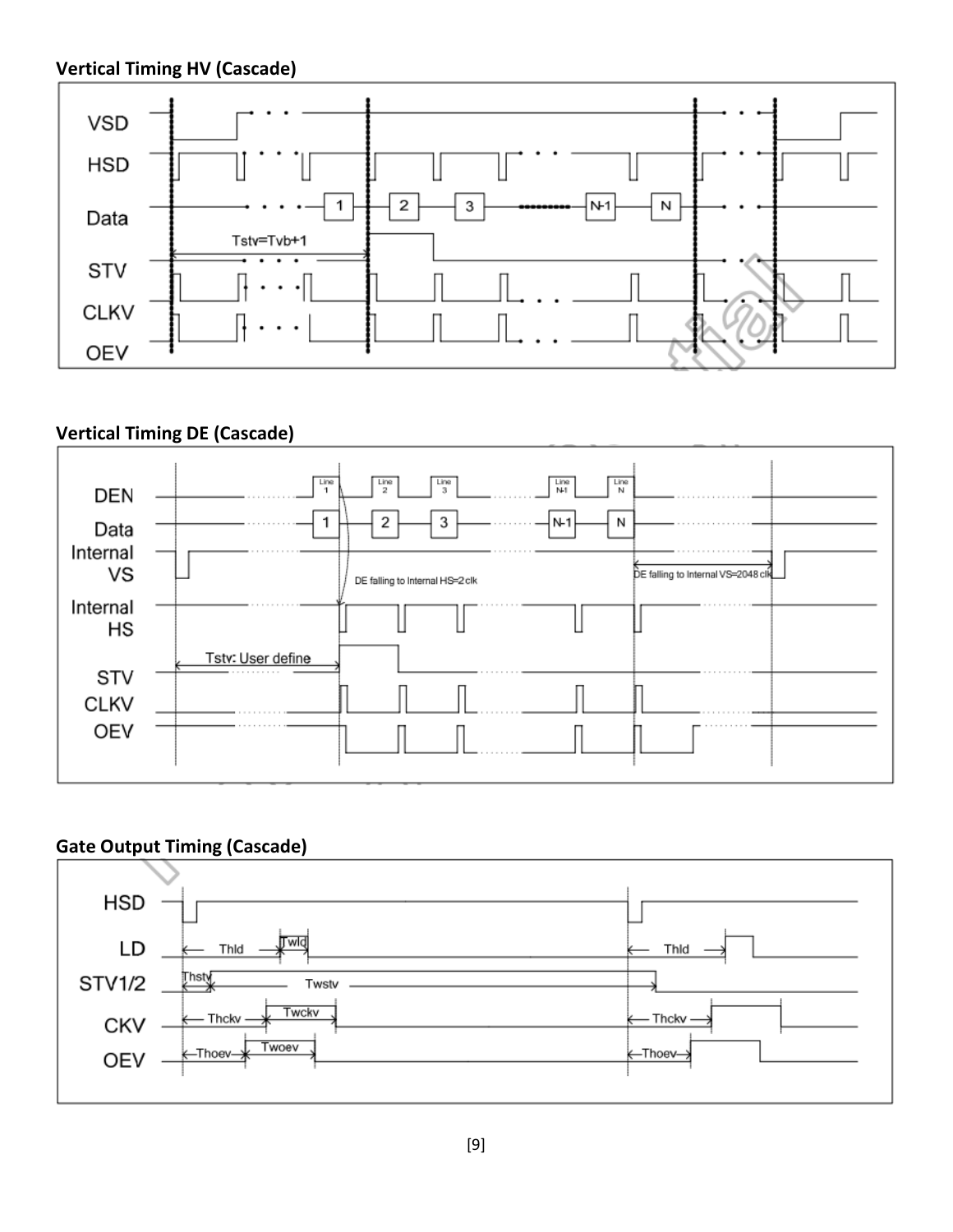

#### **Vertical Timing DE (Dual Gate)**



#### **Gate Output Timing (Dual Gate)**

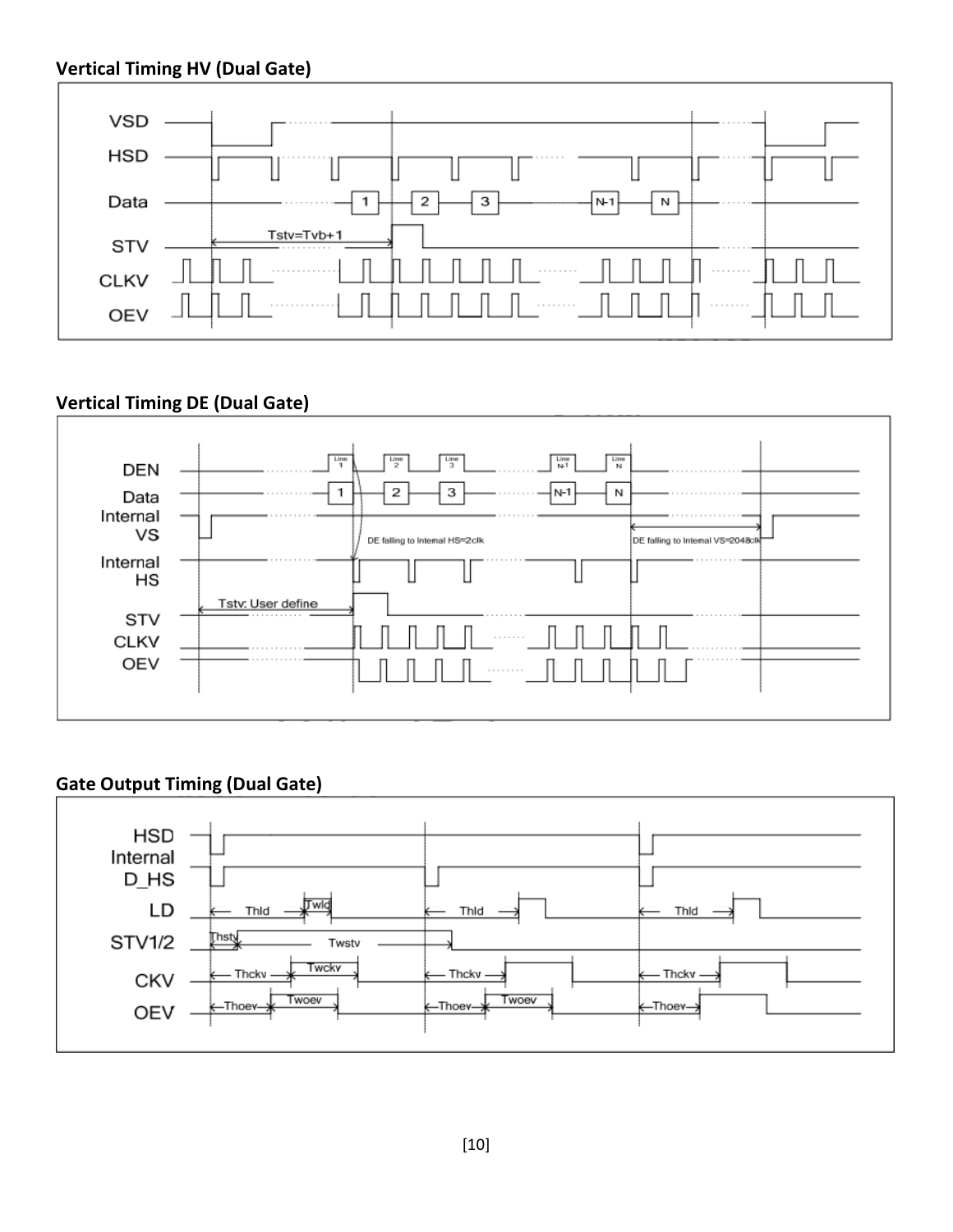#### **Power ON/OFF Sequence**



#### **Enter/Exit Standby Mode Sequence**